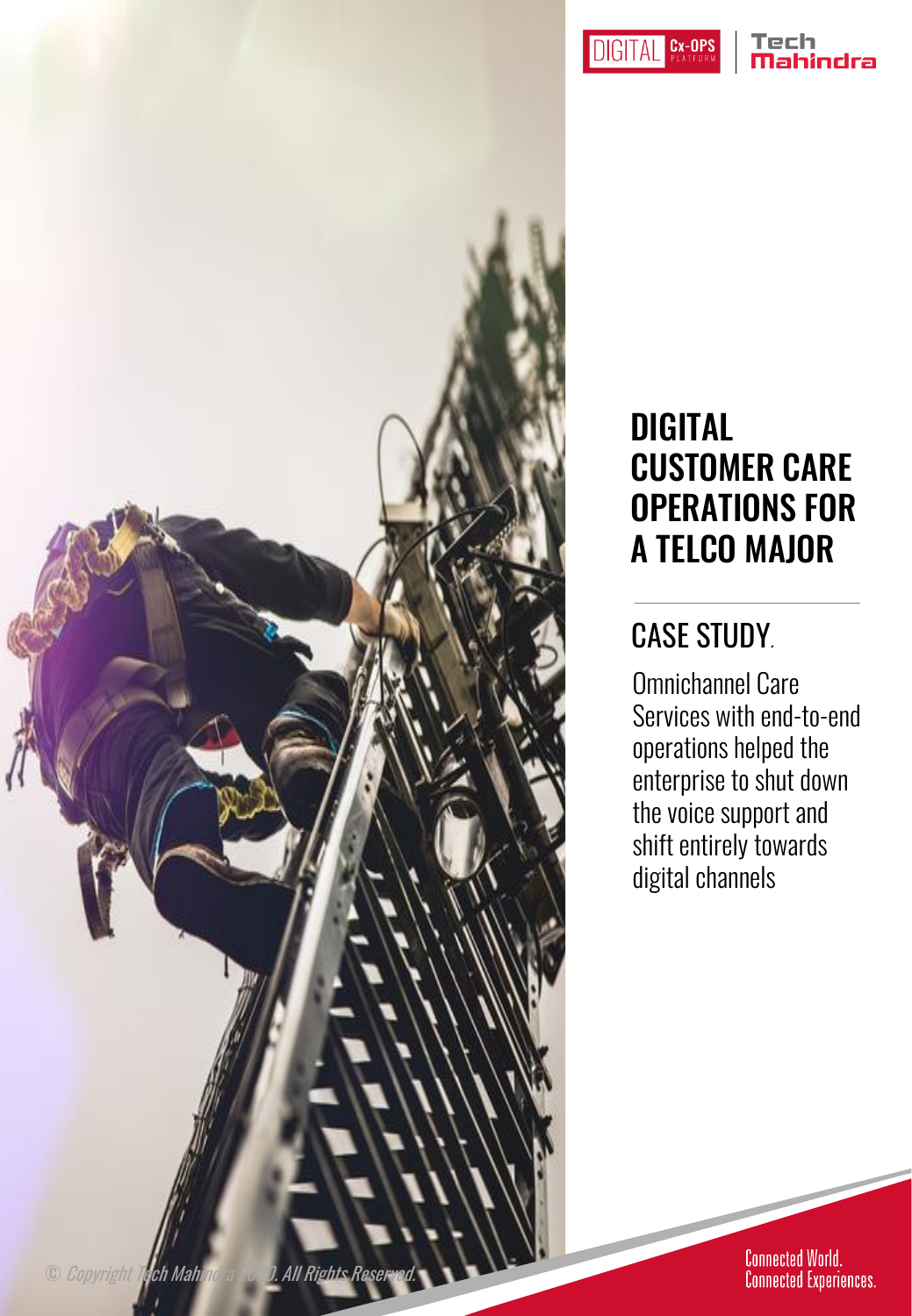# ABOUT THE CUSTOMER

One of the largest telecommunications service providers in Philippines with over 90 million mobile subscribers.

#### BUSINESS SCENARIO

- Growing customer support operations cost
- **-** Dropping EBITDA margin
- Significant growth in mobile usage and social networking sites

#### BUSINESS CHALLENGES

- 
- Social presence not apt to cater to customer interactions



- Overall support cost optimization
- - Multi-language operational model



4. Increased deflection from voice to social channels

### OUR SOLUTION APPROACH

- Initiated with priority lines of business (LOBs) to extend social media support and gradually shifted all LOBs within two years
- **Transitioned seamlessly from only voice support to multi-channel support**
- **EXEC** Deployed scale-able and integrate-able solution to handle increased number of customer interactions across digital customer channels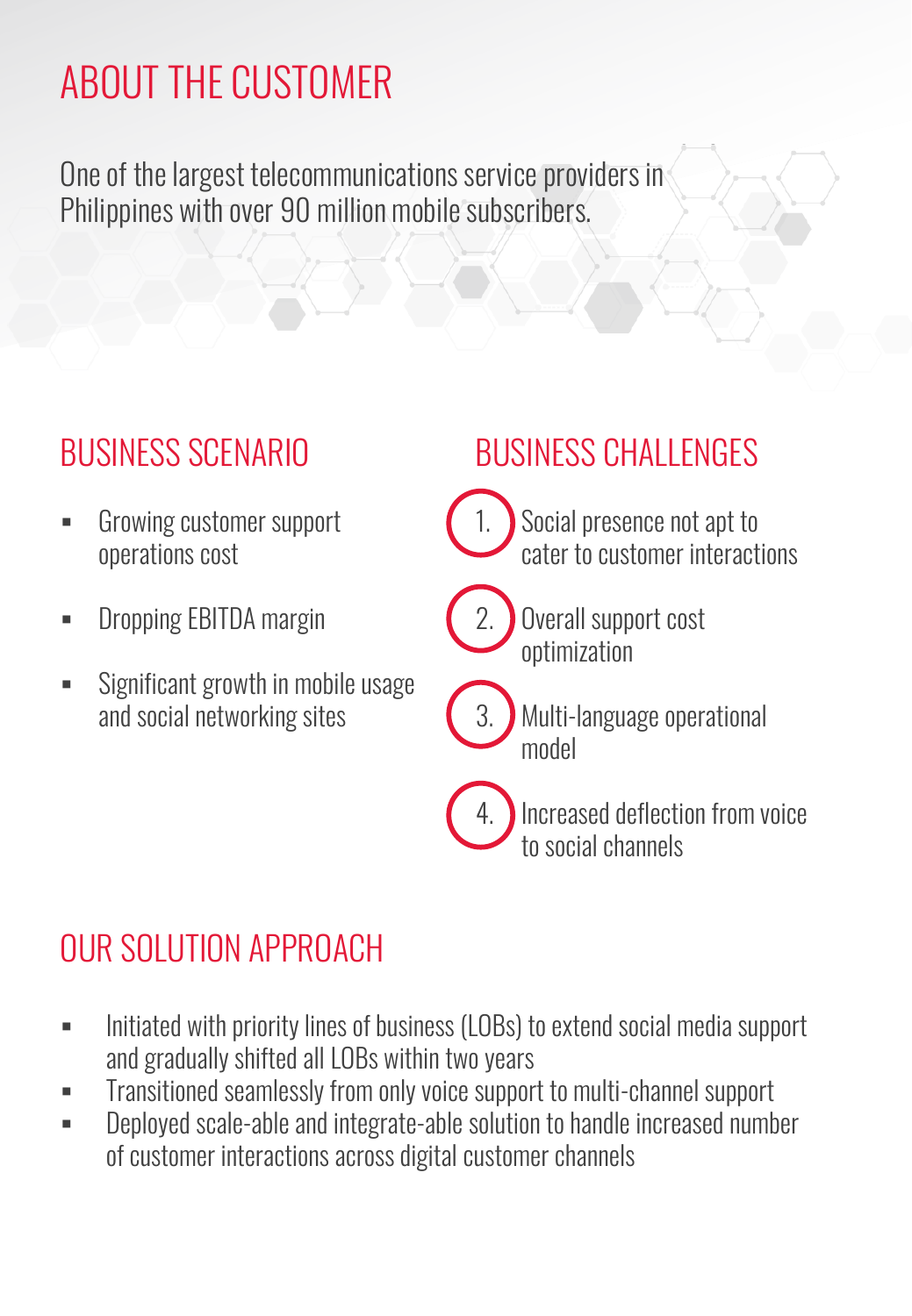

#### IMPLEMENTATION HIGHLIGHTS

- **Benefits delivered for over four years**
- **E** Even with 40% increase in customer base, reduced call volume by 80%, by managing Digital channels more efficiently for deflection
- Over 500 social customer care agents operating 24x7
- Continuous monitoring and improvement of processes and agent performance
- Leveraging AI-powered BOTs, both customer facing and back-end process optimization

## BUSINESS BENEFITS DELIVERED

- Over 500K support transactions monthly across social, email and chat
- Monitoring over 9 million conversations monthly
- Maintaining improved efficiency in TAT at ~100% SLA through optimized processes and teams
- Seamless transition of moving from voice to digital care operations (social, email and chat)